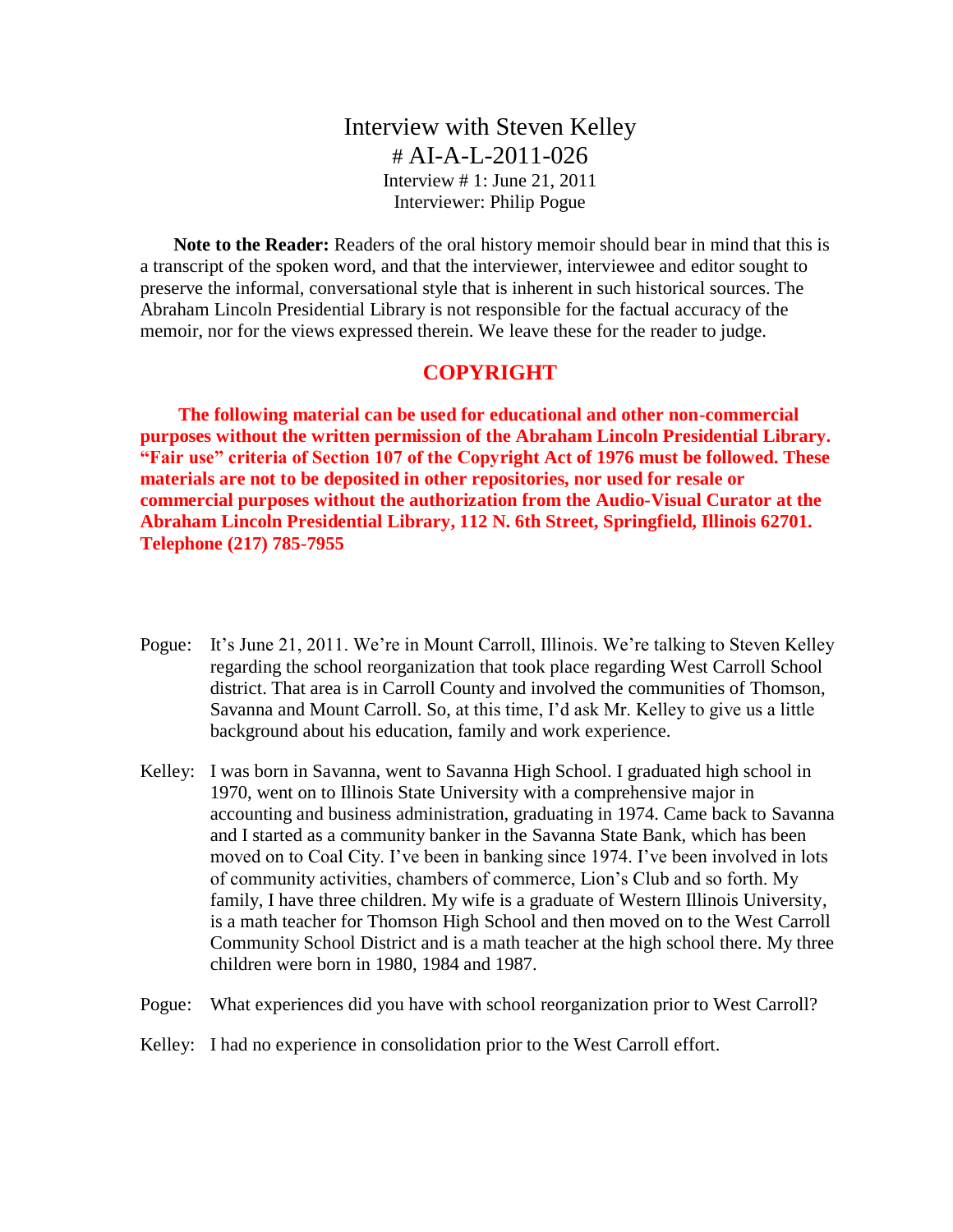- Pogue: Could you give us some history of the three districts that eventually went together: their square miles, number of schools, size of the high schools and prior efforts of reorganization?
- Kelley: The three communities are in the northwest corner of Illinois. They kind of make a triangle. There's approximately ten miles between each of the three communities in that triangle, which made it an effective method of the consolidation effort. The three school districts: Thomson had one building. Thomson had approximately two hundred students in the whole district, about ninety-nine in the high school itself. Savanna had three buildings. Their population ran at about eight hundred students. Mount Carroll also had two buildings, and they had a population of, also, about five hundred students in their entire school district, probably about three hundred in the high school.

Their history has been that a lot of the residents in the three communities work within the three communities, whether they travel between the three communities and so forth. There was a close-knit shopping area in Savanna that eventually somewhat dried up, leaving people to have to go shop someplace else. Other than that, there was not a lot of interaction between the three communities prior to the consolidation effort.

There was a consolidation effort back in about 1998. The boards, at that time, started a conversation of the diminished enrollment and talking about consolidation, but the three communities were very much against the effort, at that time, and wanted to stay independent.

- Pogue: What is the square miles, now, of this configuration?
- Kelley: The square miles for the configuration is approximately forty-five square miles.
- Pogue: What were the building conditions? Did any of the three communities have buildings of great concern?
- Kelley: Mount Carroll had one building that was of great concern; it basically had been condemned twenty years ago. I think that was their major issue in going forward with the consolidation is that they just didn't have the building space. They had built a new high school. It didn't have the room in the high school to merge the elementary into. They had taken their debt limit as high as they could go with the special provisions from the State of Illinois. So, they were lacking educational space.

Savanna had closed one building, had sold it. They had excess capacity. They had built a new elementary school that was, maybe, two years old at the time. The high school was built in 1957, but was in very good condition, had a great floor space for the consolidated group to take a look at for the high school.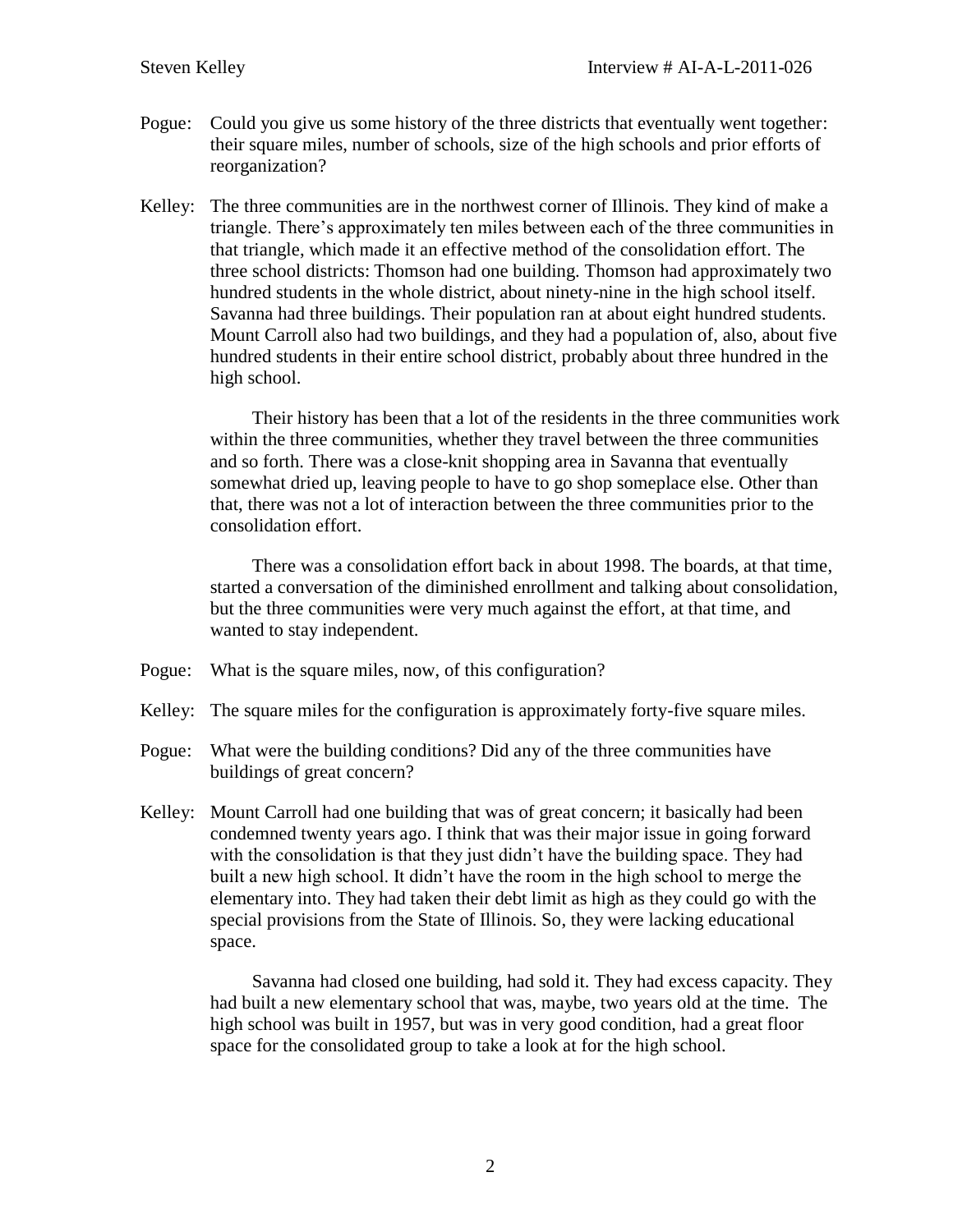Thomson had one building, was maintained in very good condition. It housed kindergarten through high school, so that it, too, didn't have any other room for expansion. It was using its whole building.

- Pogue: What were the three districts trying to do prior to reorganization to meet the needs of their students, either through cooperatives or shared teachers or courses or vocational efforts?
- Kelley: The three districts, all three of them, were using vocational centers. Mount Carroll and Savanna, being in the north part of the area, they were using the educational centers out of Elizabeth, Illinois. Thomson was using the Whiteside group, which is down in Sterling, Illinois. Cooperative: between some of the teachers, only several teachers, several classes were using that method, say the Spanish classes or the different classes that would only have a few needs in each of the programs. Other than that, the schools maintained their own educational process.

They were using Highland Community College as an extension service for some of the upper level classes and using teachers within the district to teach those, giving the students the advantage of some college education being in their senior level.

- Pogue: As far as athletic conference affiliation, were the three in different conferences?
- Kelley: Two were in different. Savanna was in its own conference, and Mount Carroll and Thomson were in the same conference.
- Pogue: As far as the financial status of the three districts, separately, how was their financial?
- Kelley: The financial position of Savanna was very bad. They were into borrowing shortterm to keep maintaining their budget. Their limit had just about ran out. Their interest in the consolidation was the fact that, budgetarily, they were at a point of really struggling.

Thomson was able to maintain a positive balance. They had a farm that had been left to the community, to the district, that they were using for educational purposes, so they could have a reserve fund by selling the farm. The farm ended up being sold for about five hundred thousand dollars prior to the consolidation, which added money into the group that they then consolidated with.

Mount Carroll was just on that verge of having financial problems, and their district was looking at cutting programs, cutting teachers in order to maintain a positive balance situation.

Pogue: You mentioned that, in 1998, there was not the interest, even though some of the discussions did take place. What changed that and when?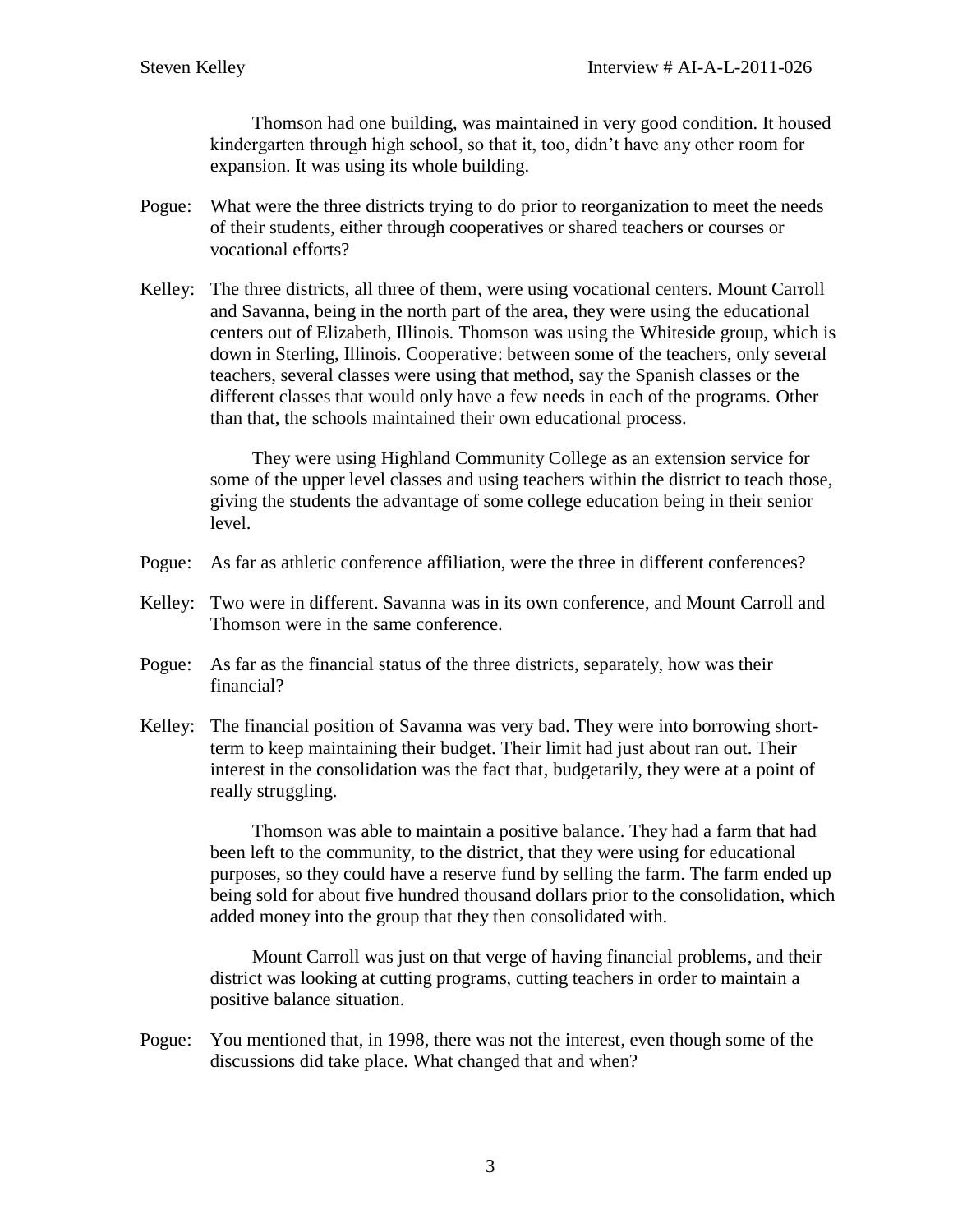Kelley: I think the change came about when the monies were getting very tight, and each of the three school districts, separately, had to start looking at cutting teachers and cutting programs. The parents, at that time, felt that the best educational efforts needed to be looked at by the school districts and then got involved in talking about other ways of bringing educational opportunities to the students.

Pogue: Had the three schools looked at any other options since 1998?

- Kelley: Thomson had been looking at consolidation efforts to the south of them, with the district of River Bend, Fulton, Illinois. The river kind of cuts everybody off. Savanna and Thomson are on the Mississippi River, so going west was not an option. We have a school district to the east of us, Eastland, that Mount Carroll had talked to. Savanna was kind of caught in the middle point, where it didn't really have any place to go. If it didn't go to Thomson and look for efforts there, independently, it couldn't go west. Mount Carroll was to the east of them. To the north of them was another consolidated district. So, Savanna was kind of caught where it needed to pursue efforts with Thomson or Thomson and Mount Carroll to be successful.
- Pogue: Were there any other districts included in this three-way talk?
- Kelley: The three-way talk had been talked about with Eastland Community School District, with the Fulton Community School District. There had been some talk with the district to the north, but the distance for transportation was too great, so that was dropped after the transportation costs were considered.
- Pogue: How did the Committee of Ten get formed and at what date?
- Kelley: Each of the school district boards got together for a joint meeting. At that particular time, after some side considerations and discussions, they came together for a joint vote to consider the idea of consolidation. Savanna, being the biggest district, Mount Carroll, being the second biggest district, and Thomson, the smallest, the three school districts felt that they did not want to give an edge to the larger two school districts. So, when the formation of the Committee of Ten came around, the Thomson School District was given four representatives, and Savanna and Mount Carroll were each given three representatives. Each of the independent school districts then solicited members from their district to make application to be part of the Committee of Ten. From those applications, the individual boards then selected their committee members to serve for the Committee of Ten.
- Pogue: What tasks did the Committee of Ten have to complete?
- Kelley: The Committee of Ten had to complete a multitude of tasks. First, it had to complete the budgetary task. What was the consolidated school district going to look like? What were its financial needs? What would the incomes be? Was this going to be a viable, long-term program by bringing the three school districts together? So, that was the major task; first, was to make sure the financial end of it could be satisfied.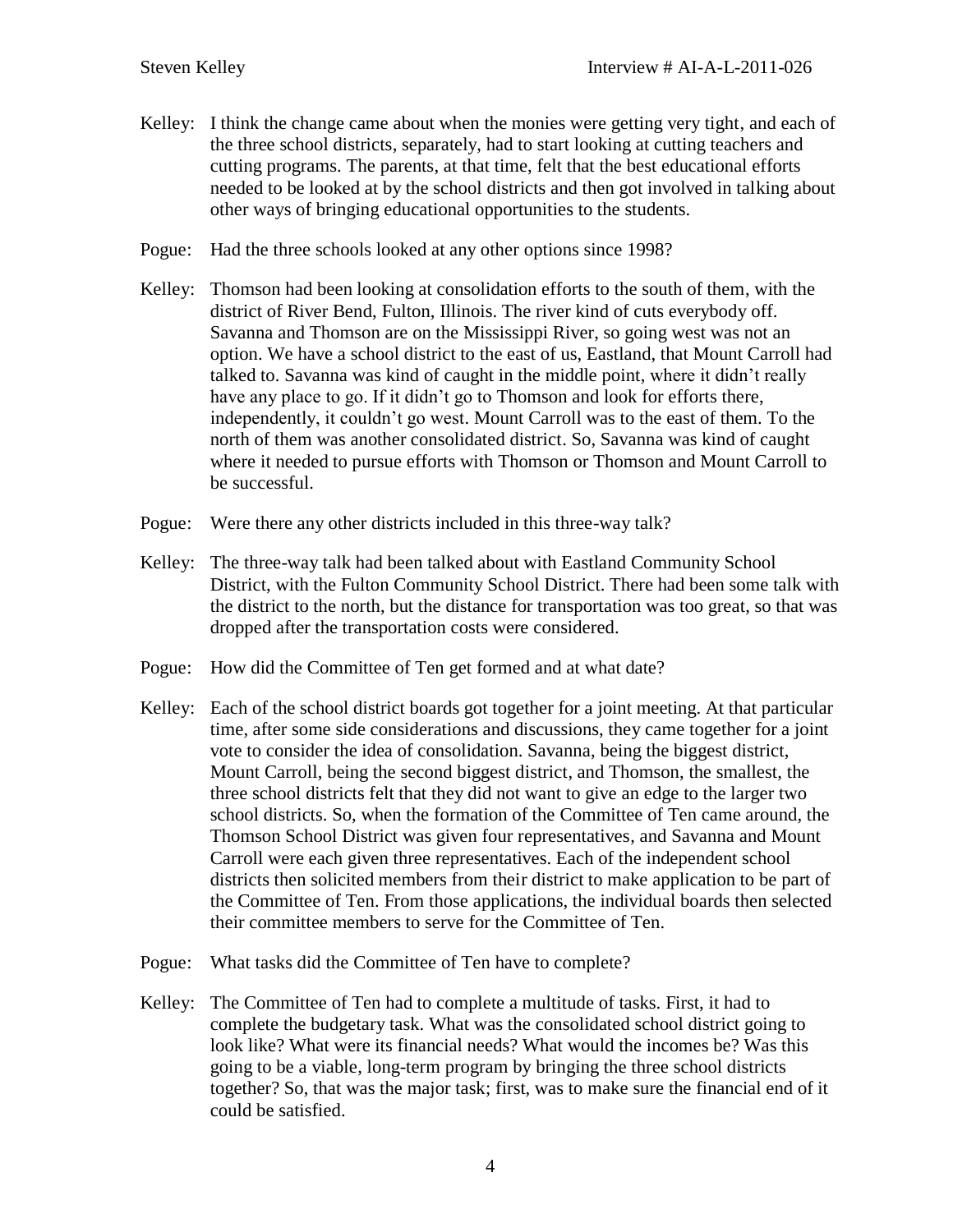The second task was to look at transportation. Since we had a lot of miles, a lot of country roads, that we had to cover to get the kids to school, that we couldn't all be located in one community, we had to use buildings in all three communities. We had to look at the transportation availability and the cost of that transportation as the second feasibility study.

The third thing, then, was the curriculum. Each of the school districts had their own curriculum, had their own textbook systems. We had to take a look at the curriculum that we had, what we wanted to provide, because we felt that, as a consolidated district, the Committee of Ten needed to come up with a curriculum that was somewhat expanded from what we did have, since a lot of the cuts to save money from the three districts had to come from cutting curriculum. So, curriculum was number three.

We also had a study that came out of Western Illinois University, on the three school districts, that had been created in 2003-2004 as a prelude to this consolidation. Using the information that Western Illinois had gathered, as to the district and so forth, the Committee of Ten used that information for a building block to come up with their program.

- Pogue: How often did the committee meet?
- Kelley: The committee met monthly, but we broke into sub-committees. So, the members took positions of chairing transportation committees, budget committees, curriculum committees, so that we could get a faster jump on it than just trying to all tackle the same tasks. So, three or four of the committee members became members of different committees, and then, they would then bring that back to the main committee.
- Pogue: What relationship did you have with the three school boards?
- Kelley: Really, we didn't. We left the three school boards totally out of the discussion area, period, except for individual information as to their current budgets, their curriculum, their student numbers, their trends. So, the superintendents of the three districts provided us with information we needed to put the package together, but really were not involved in the discussions.
- Pogue: Then how many months did this Committee of Ten function?
- Kelley: We had our first meeting in early March. I want to say March 6 was our first meeting that we organized under. We had then set a goal that we needed to have our decisions made before June  $30<sup>th</sup>$ , so we could get it on the ballot for the next November election.
- Pogue: So, you're talking March to June of the same year?
- Kelley: Yes. Yes.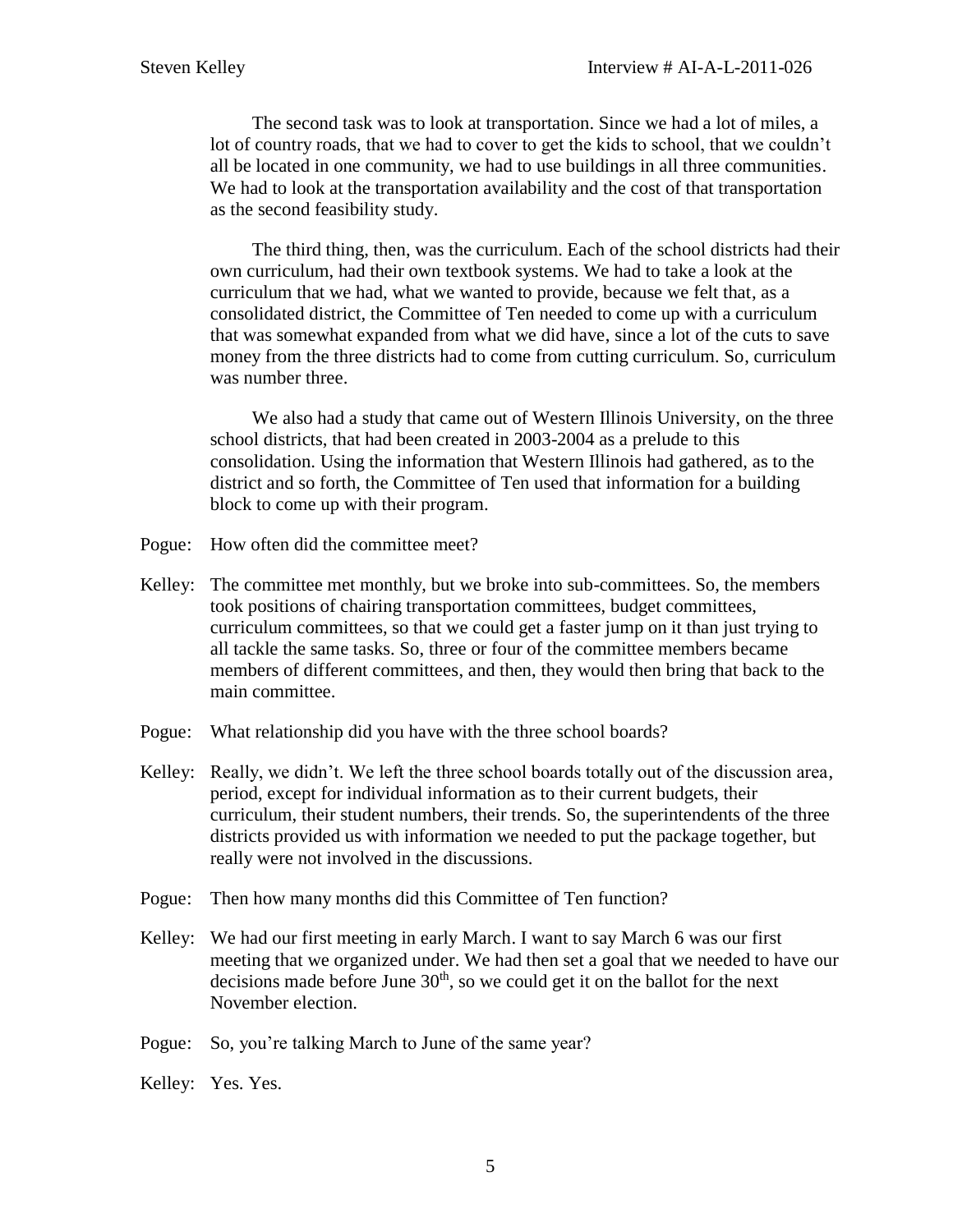#### Pogue: And this was?

- Kelley: 2004. We put this plan together, probably in less than ninety days. The timeframe was short because we had to meet the elections standards to get it on the November ballot.
- Pogue: What value did the Western Illinois study provide for you? You talked about that you utilized parts of it.
- Kelley: It was a great resource tool. They had taken the time to study the population densities of the different areas, so that we could determine how the different districts would possibly be set up for voting for the school board members. They had also looked at the curriculum, so we had a good resource tool as to the present curriculum with the schools. They had given some advice as to the curriculum expansions that could be created. There was also some financial information, that was gathered through the Western Illinois tools, that gave us some breakdowns that went far past what the superintendents had, maybe, at their hands at that time.
- Pogue: Were there any other reorganizations considered, other than the consolidation one?
- Kelley: No, not really. The school districts themselves, as independents, had talked about the cooperative statuses, and they just didn't feel it would work. So, their vote to go ahead with the consolidation plan was the only consideration the Committee of Ten was given.
- Pogue: You talked about that you had to meet quite quickly to meet the period to put something on the ballot. Were there public hearings?
- Kelley: Yes, there were public hearings. We held two public hearings. One was held in Savanna, and one was held in Mount Carroll. And, as our plan was put together, we kept the public informed as to our decision-making process and the facts that were gathered, so that they also could make an important decision when they went to the polls.
- Pogue: Did you have much interest in those public hearings?
- Kelley: No. The public hearings were not very well attended. We didn't really gather any pertinent information out the meetings. What mostly came out of the meetings was, the people of the different districts not wanting to lose their independent identity by losing their own high school, their own schools. So, it was more of a personal issue than an educational issue.
- Pogue: Who conducted the hearings?
- Kelley: The hearings were conducted by the Regional Superintendent of Schools, John Lange, with the Committee of Ten members available.
- Pogue: What was the actual wording on the ballot?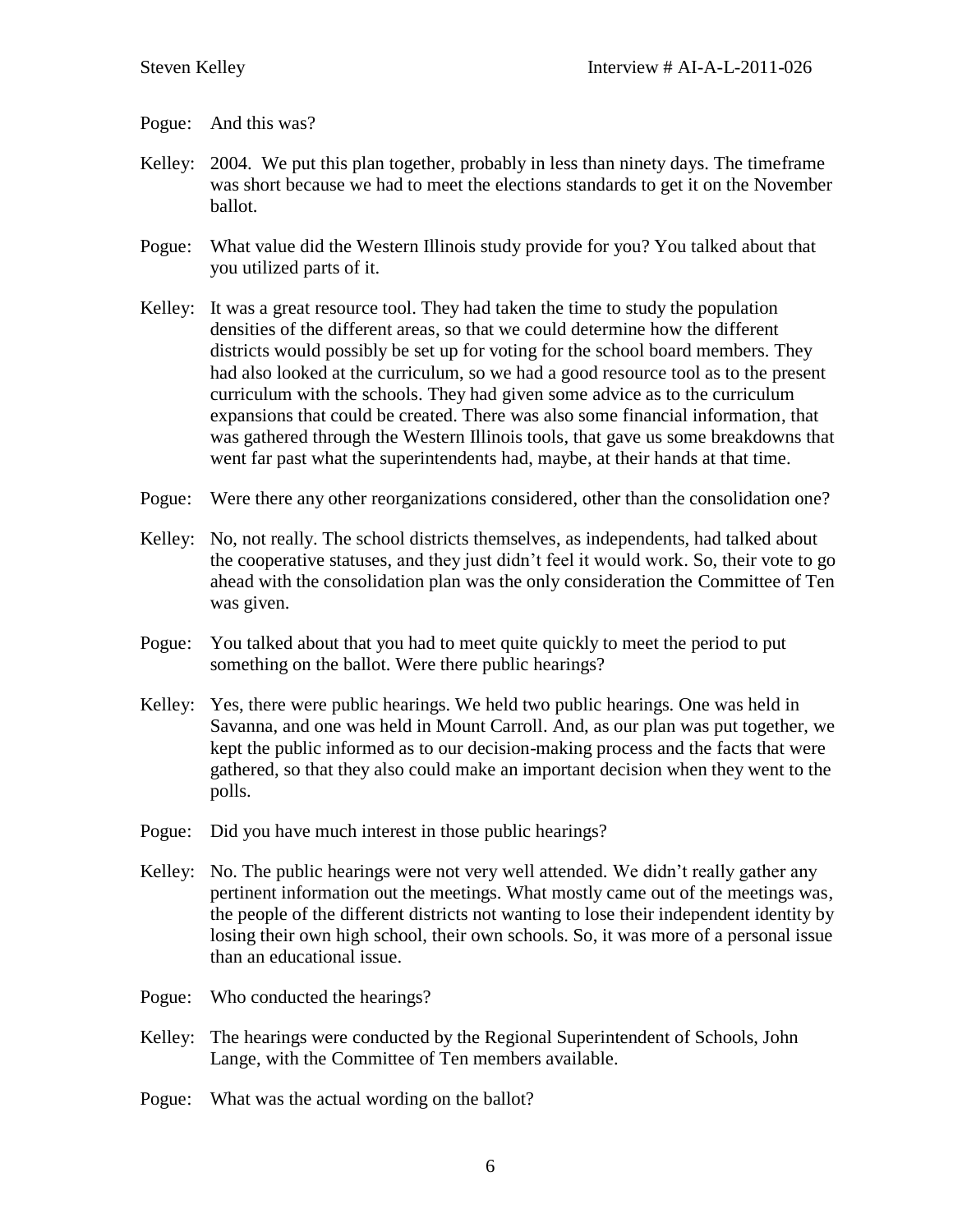- Kelley: The actual wording on the ballot was very simple; we kept everything simple. It was whether or not you agree to the consolidation of the three school districts of Savanna, Thomson and Mount Carroll into one school district, and the name chosen by the Committee of Ten, that we used during the whole discussion, was West Carroll.
- Pogue: And the tax rates, how was that determined?
- Kelley: The tax rates were determined by the funding necessities out of the three groups, taking the present tax rates that we had and then breaking it backwards, from the equalized evaluations that were received from the county assessor's office, to come up with the budgetary numbers that needed to be fulfilled for the school district to be a financially viable entity.
- Pogue: How did that new rate compare to the three individual rates?
- Kelley: The Mount Carroll rate was higher than the consolidated school rate, so they saved a little bit of money. The Thomson rate—Thomson was actually a very efficient district, and its rate rose approximately a dollar and ten cents. Mount Carroll's rate dropped about ninety-seven cents. Savanna was right in the middle. It had a slight increase of forty-eight cents. So, in an overall position, the selling point to Mount Carroll in the consolidation was the savings of some tax dollars. The hardest part was convincing Thomson that, by paying more money, their kids would get a little bit better education. But, on the same token, Thomson's numbers at the high school had dropped to under a hundred, and it was a big concern as to whether or not they could stay as a viable entity with just that smaller number of students in the high school.
- Pogue: What was decided about the bonding debt that each district had?
- Kelley: The bonding debt was decided that each of districts would maintain their debt. Thomson came in with no debt. The Savanna School District had built the new Chestnut Park School. The bonds on the school would run out in 2017, and that bond debt would stay, with the old district of Savanna paying for that bonding debt. Mount Carroll had borrowed money for their new high school. That debt would be paid off in 2016, and that would, again, stay with the old district boundaries of Mount Carroll until it was paid.
- Pogue: What were the advantages that were used in the campaign for consolidation that listed the advantages?
- Kelley: We listed the advantages of better educational services for the student, to be able to expand the curriculum, being able to financially be solvent and stay solvent, so that the reversal of the reduction of teachers and the reduction of offerings within the school district would be eliminated.
- Pogue: What type of curriculum was being considered, now, that you couldn't do before?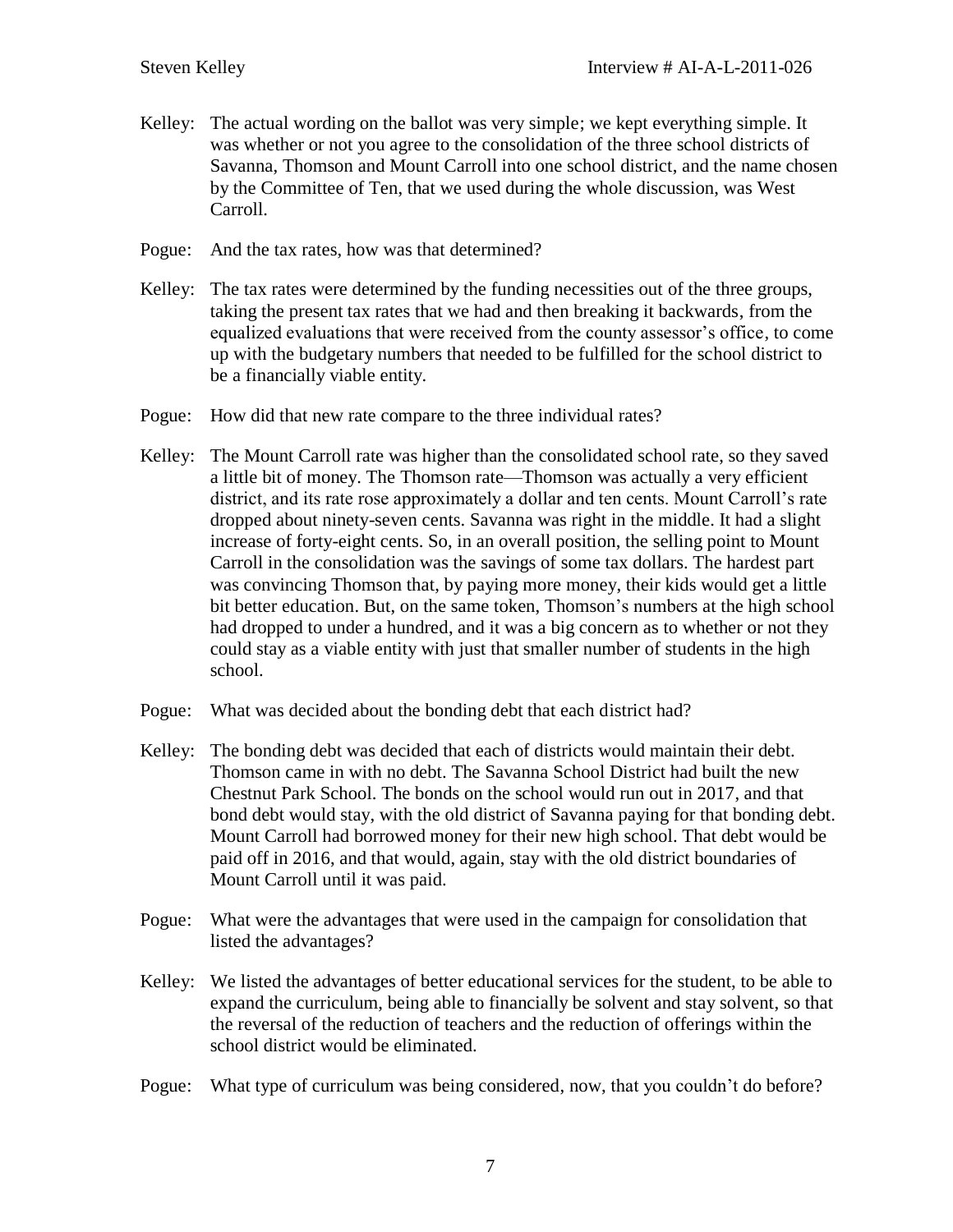Kelley: We asked a group of the teachers from each of the three districts to be involved in developing the curriculum. Of course, we did this in three stages. First of all, stage one was all the required courses, so that we had that built in. We knew the number of classrooms that were needed. We knew the number of teachers that were needed. We knew the hours that would be taken up by the base curriculum courses.

Then, we built a second level. We did an expansion off of the first level to advanced classes, advanced biology, chemistry and so forth. Using those advanced classes, upper math classes, we then put those into the curriculum—the number of teachers needed, the number of rooms needed—to see what was left over. Then, we built in the, say the upper classes, the vocational, the Highland Community College, Sauk Valley Community College, their assistance in some of the higher curriculum for college credit, and built that into tier number three, so that, if we had that availability for the students to choose college prep courses, it was in the curriculum.

- Pogue: What were the disadvantages that people were citing as the vote was coming closer?
- Kelley: The disadvantages was all personal. Mount Carroll felt that they built a high school, that the high school needed to be at Mount Carroll. So, it was just a personal issue.

We had taken time to take a look at the number of classrooms in the buildings that we were going to retain. We built, then, the placement of the different classes, based upon the room availability, the size of the room and the number of students that were going to be in each of those classes. We found that the Savanna High School was the best suited building to retain the high school there. We felt that the Mount Carroll building, which was a high school, was best suited to have the middle school availability, sixth grade through eighth grade. The Thomson building was going to hold fourth and fifth grade, and the Chestnut Park School in Savanna was going to hold the kindergarten through third grade. We wanted to maintain that all of the divisions of the classes be maintained in the same building, so that the teachers could communicate between themselves, so that the students would be with their peers. So, that's why Thomson had the fourth and fifth grade. So, those teachers could act together; those age group students could act together. By having the elementary school in Savanna—the building that was suitable for the number of kids, the number of rooms that were needed—we kept the kindergarteners through the third grade in one building, separated from the bigger kids, which had been the Thomson, you know, had one building and all of them involved in one building. So, we felt that was the building analysis that we put forth to the population.

Of course, by doing that, then the kids were going to have to be on the bus a little longer. So, the disadvantage was transportation. Being a rural community, you know, some of these kids live out pretty far from where they're going to end up going to school at. The parents were worried about the timeframe the kids were going to be on the bus.

Pogue: What were the biggest obstacles to overcome related to planning for the referendum?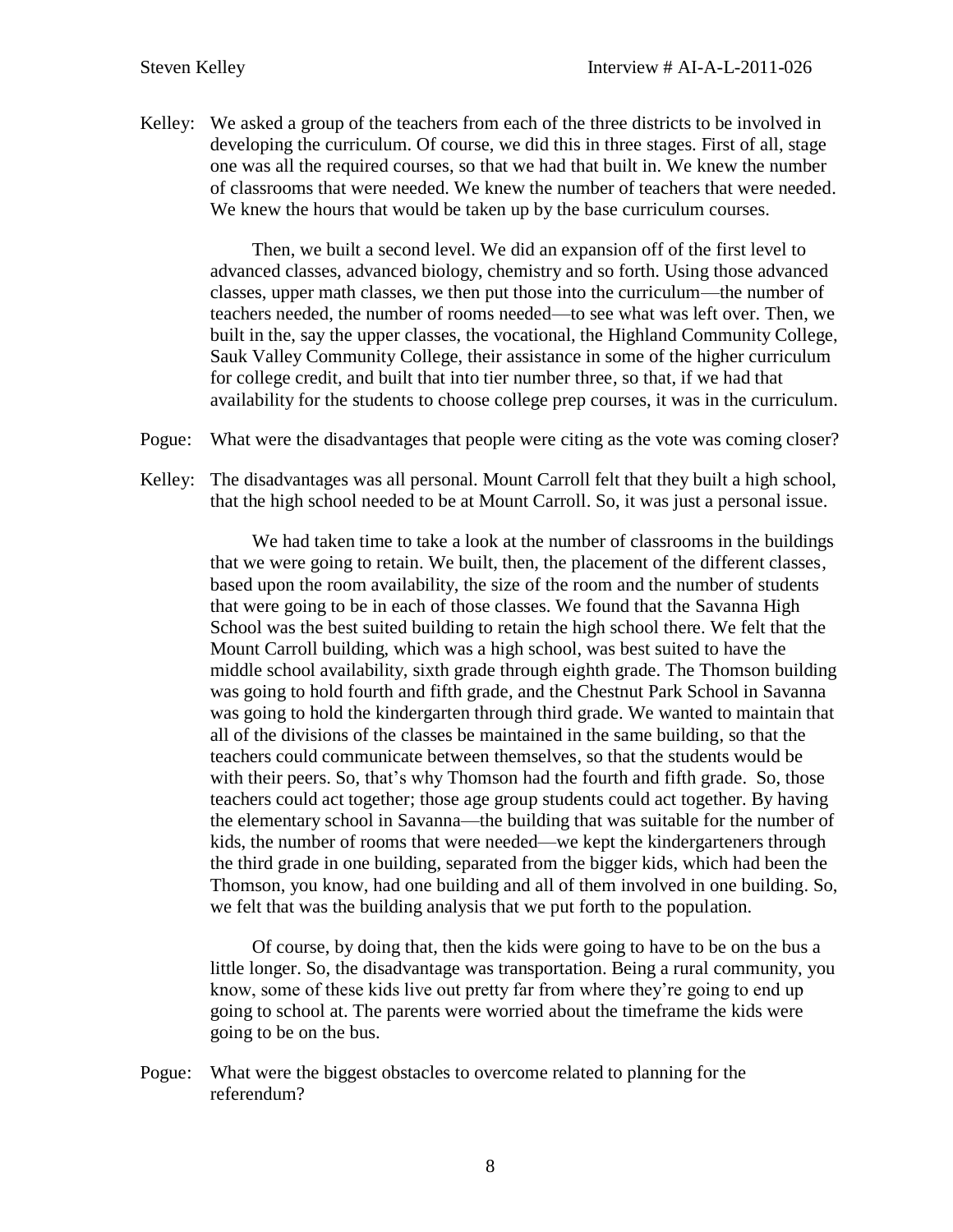Kelley: The biggest obstacle was just time. Trying to get things done in that short a period of time with a Committee of Ten, we had to meet quite often. We had to be quite diligent in what we did. We needed everybody in the subcommittees to be gathering information as quickly as possible. And we pushed it through.

One of the reasons we pushed it through was, the state parameters for funding required one of the school districts to end in a positive balance. At that time, in 2004, Thomson was going to be the only district ending with a positive balance in their educational fund, and that was only going to be a hundred and twenty-five thousand dollars. If we waited until the end of 2005 for the consolidation, each of the three school districts would be in the red in their educational funds, and we would not have been able to get some of the incentives offered by the State of Illinois for the consolidation.

- Pogue: What were the views of some of the sub-groups related to the referendum, such as the local businesses, the high school students, farmers, boards of education, teachers?
- Kelley: The boards of education were all in very much in favor of the plans that were being put forward. We had no dissention out of the boards of education for what we were trying to do under their direction, but consolidation.

The students: fortunately, the districts had cooperated in sporting activities, so the students at Thomson played football with Mount Carroll, got to know the kids already, before we threw them into a classroom together, so that the students had already developed a relationship with their peer groups. So, Thomson was sending wrestlers up to Savanna. The kids are already involved with each other before having to break into the classroom, so we didn't feel that was going to be a problem.

The parents: a lot of long-time residents, second and third generations going through the school districts, that was hard for the parents to give up their high school, their colors, their schools' nicknames. So, the Committee of Ten tried to not address these issues. We were going to leave that for the new school board to address, as to how they would handle the sporting activities, the colors and so forth. We did not want to make that an issue. We wanted to stay to the topics of education, transportation and budgeting.

- Pogue: And the farmers in the three districts?
- Kelley: Farmers in the three districts were very positive after hearing the presentations that we made as far as finances and the goals. The farmers were very supportive of the effort that the Committee of Ten put through to analyze, financially, the situation.
- Pogue: Were there any concern from the business community in any of the three?
- Kelley: There was some concerns on some of the smaller businesses that had direct support from the, say, sporting activities or the school itself toward the students being there.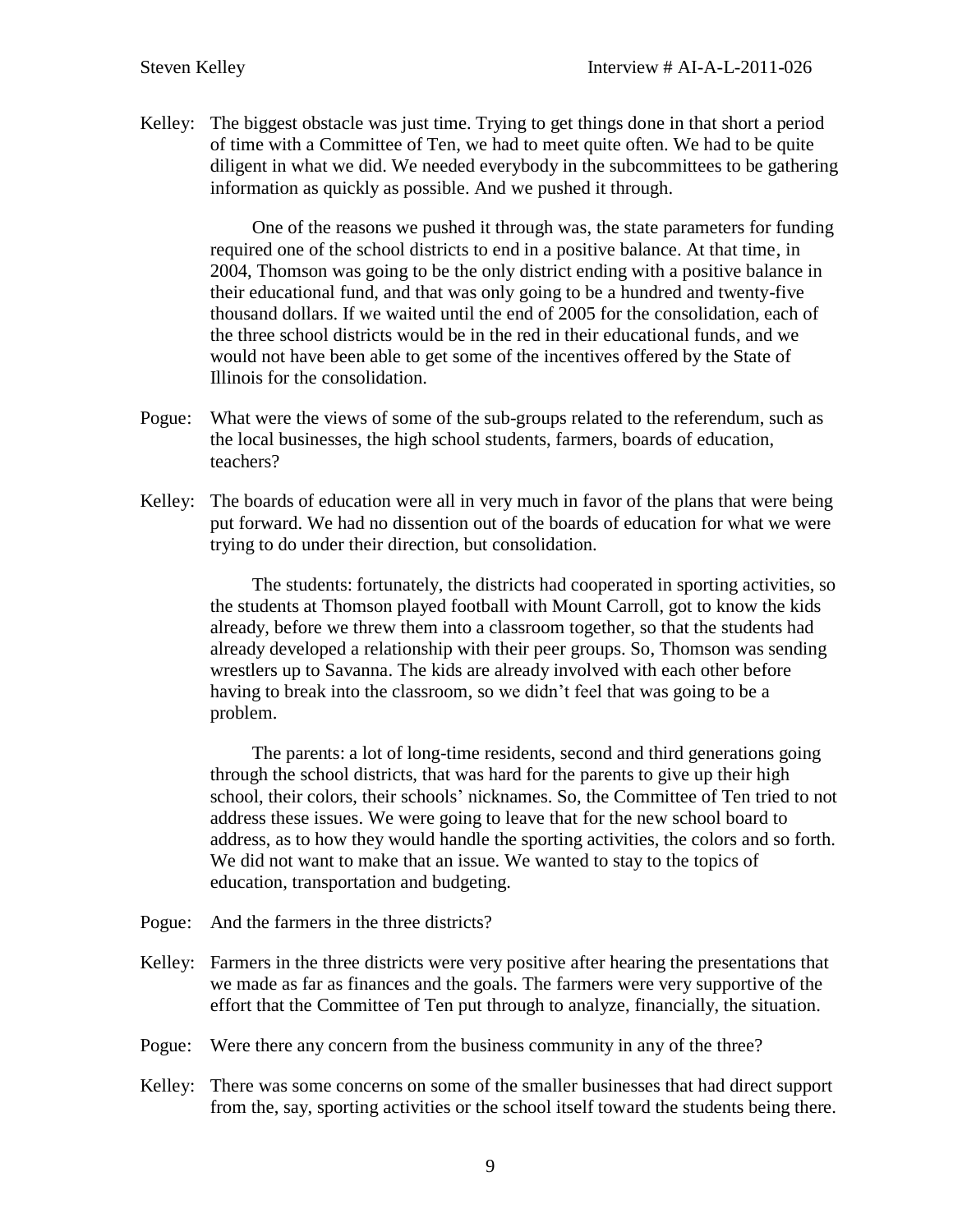Mount Carroll: The small Dairy Queen here in town, got a lot of business at lunchtime from the school district, got a lot of business by having the sporting events. Savanna was the same way. Thomson was the same way. But, we decided we didn't want to dwell on those facts as to the consolidation. That would be a job for the new board, as to where they would set the placement of the different sporting activities. Again, we wanted to address, financially, long-term benefits for the students.

- Pogue: How did the teachers' unions feel about this?
- Kelley: The unions were skeptical in the beginning, but we got the teachers involved in the curriculum activities to be able to have their spokesmanships heard for what was going to take place for them to teach. We also got the teachers involved in the decision as to the buildings and what classes be located in each of the buildings. So, by bringing the teachers along, as a group and individually, we slowly gained their confidence that this was the appropriate thing to do.
- Pogue: What were the election results?
- Kelley: The election result was that sixty-three percent of people voting voted in favor of the consolidation.
- Pogue: And was that true in all three districts?
- Kelley: Yes. All three districts majorly passed the referendum. All three were approximately in that same number, at sixty-three percent. So, it was pretty much equal throughout the three districts.
- Pogue: Were there any pockets in a geographic area that had concerns about the proposal?
- Kelley: No, none. Nothing was brought forward as to the proposal for the consolidation. Again, about the only thing we heard as the Committee of Ten was that we weren't using the buildings appropriately and that it was just, you know, "We don't want to give up our high school."
- Pogue: Were there any buildings then closed?
- Kelley: Yes, Mount Carroll's building that had been condemned. We felt no benefit in trying to retrieve that building. So, we did close Mount Carroll's elementary school and, eventually, had it sold. Savanna closed what was called the Lincoln School. It housed one of the elementary situations. That was then transferred out to the Chestnut Park area. So, Mount Carroll retained one building. Thomson retained their building. We had a separate business office for the Savanna School District. That was closed and sold, and the offices were moved into the Thomson building, which has some good administrative offices for them to work out of.
- Pogue: Then you had the election, November 2004, and the target date for the start of the new West Carroll was July1of 2005?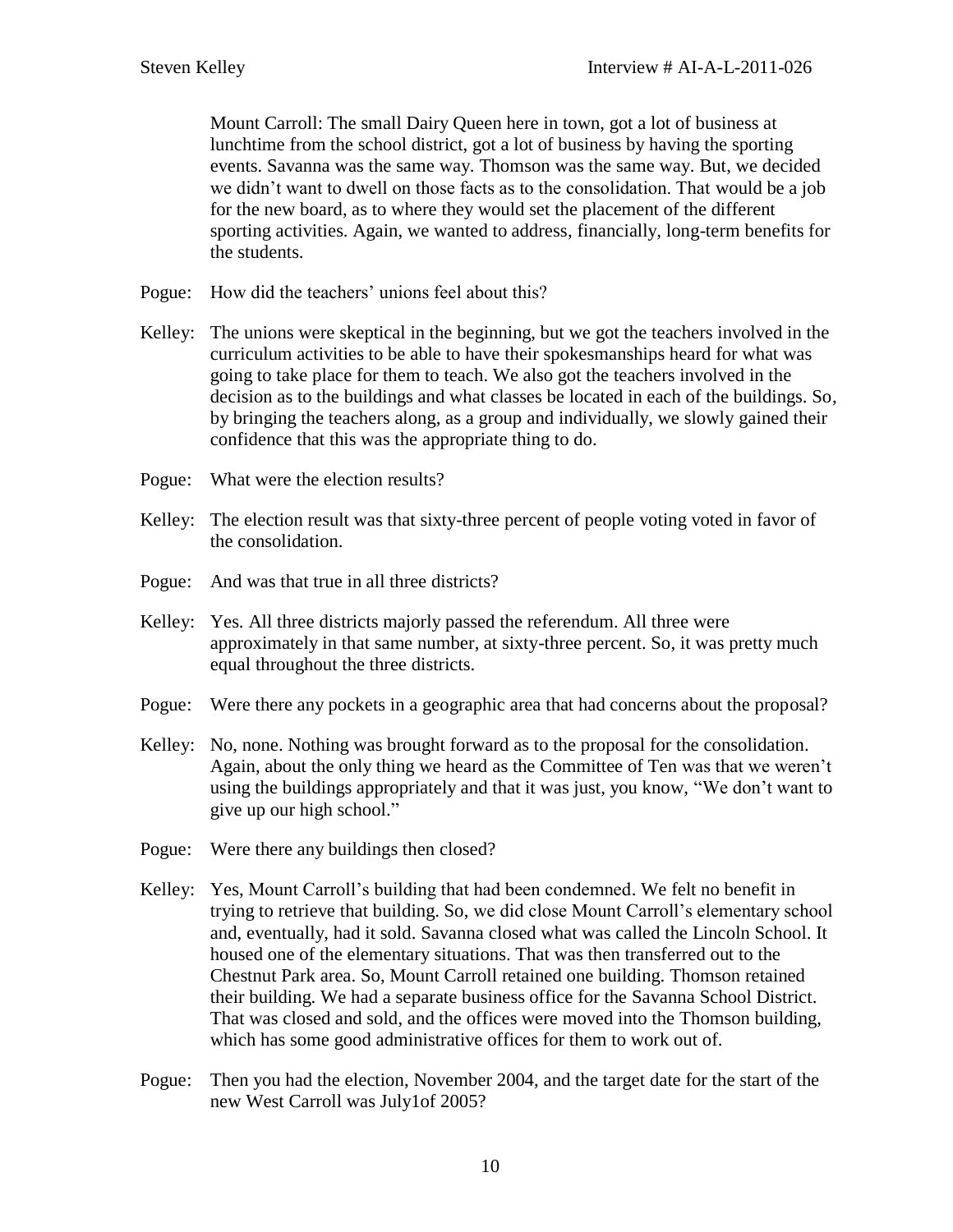Kelley: Yes.

- Pogue: So, that meant that, then, the three boards had to work together to determine those concerns that parents had, like mascots and trophies.
- Kelley: We left the new school board that was elected in the following election, name the actual school district. They allowed the students, after the consolidation was passed, to have an input as to the colors, the nickname for the sporting teams. So, the students got involved in it. Having the students involved in it, where the boards didn't have to actually make the decision, it became a whole lot easier to accept the new mascot, the new name, the new colors, because that's what the students wanted.
- Pogue: So, then, in the November election, you were also voting for the new board?
- Kelley: The board was elected the next go-around, the next public election.
- Pogue: And that would have been?
- Kelley: April of 2005.
- Pogue: Now, you had, at one time, served on the Thomson board?
- Kelley: Yes, I did.
- Pogue: And what years were you there?
- Kelley: I served from 1998 for eight years, so 1989 through 1998.
- Pogue: Following the successful election, then, what happened to the Committee of Ten
- Kelley: The Committee of Ten was then disbanded. Our duty was done. There wasn't anything we could add. With the election of the school board, they actually, then, took over the efforts of consolidating the three districts into one.
- Pogue: You mentioned that the state provided incentives. What were those?
- Kelley: One of the incentives was to receive pay to equalize the salaries of the three districts. Of course, you know, the three districts were pretty close. But, there was still some salaries that would have been different by the different schedules that were proposed. So, there was monies that was received, and it was approximately four thousand dollars per teacher that was received to benefit the new preparation of the working schedule for the union contract.

We also received some incentive money for transportation. We received some incentive money for the actual consolidation itself, to pay some expenses involved in the consolidation of the three districts.

Pogue: Did any of the three districts get help with any debt that they had?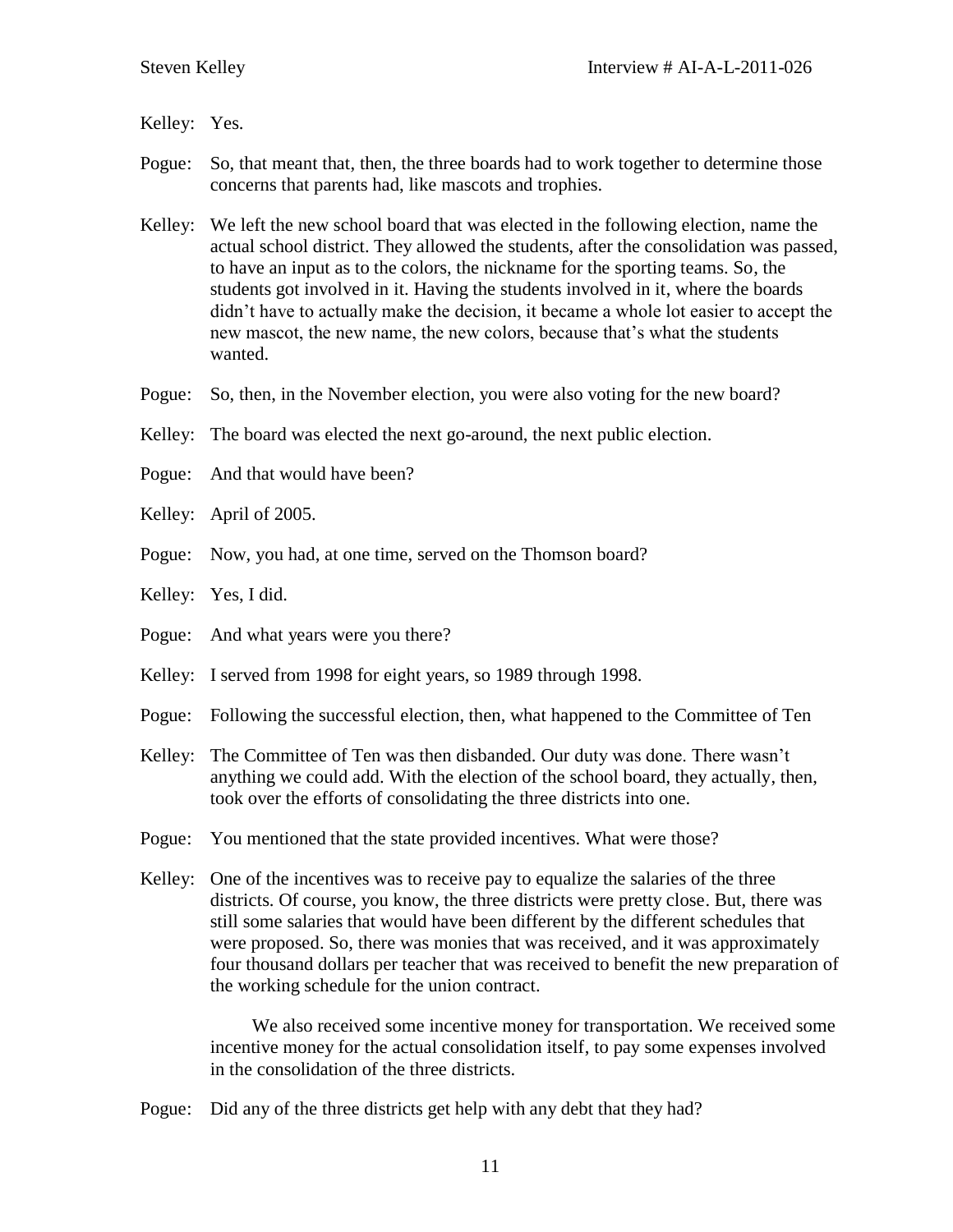- Kelley: Yes. One of the incentives was that some of the debt that the Savanna district had that they were borrowing in tax anticipation warrants—was paid. So, that eliminated that debt and having to be strung into bonds and the proposal of the expense for the new district. I want to say that approximately eight hundred thousand dollars of tax anticipation warrants were paid off with incentive money.
- Pogue: And did the new district get all of those incentives?
- Kelley: Yes, we did. Everything that the state had proposed that they would provide to us we did receive.
- Pogue: Once the new district was created, what was felt to be the long-range challenges that West Carroll would face?
- Kelley: The long-range challenges would be, again, student population. We tried to, in the Committee of Ten, use demographics from prior years to show the decline in population. We felt that a continuing problem for the district would be maintaining a level of student population.
- Pogue: How is the consolidation progressing now that it's roughly five years after the fact?
- Kelley: One of the things the new board did to help with the consolidation effort be accepted by the parents and students alike was, during the first four years, the high school had three different valedictorians, one selected from each of the "old district boundaries," so the efforts of those students, as they were having their grading scales moved forward, was that Mount Carroll, Savanna and Thomson all had a valedictorian in the first three years of the consolidation. And, of course, the fourth year, those kids would have been gone through the first four years of high school together, and they came back, then, to the single valedictorian. So, that was a way of being able to reward those students in the three different districts without blending and somebody losing a position. I think the school board did an excellent decision in bringing the people forward in that.
- Pogue: Did anything from the feasibility study continue to help once the district was merged?
- Kelley: I don't think they ever went back to the feasibility study after the merger. I do believe that, at that point, it was felt that it's now the West Carroll District. We need to go forward. We don't need to look backwards, where we were at. But we need to take a look and go forward and build a future instead of relying on the past.
- Pogue: What help did the regional office, state board or others do to help the new West Carroll District?
- Kelley: Mr. Lange was very important in being able to provide us with information as to certain dates that we had to meet, the obligations that the Committee of Ten had, the information that was required for different filings. So, they brought forward the legal aspects and the regulation aspects of the consolidation needs.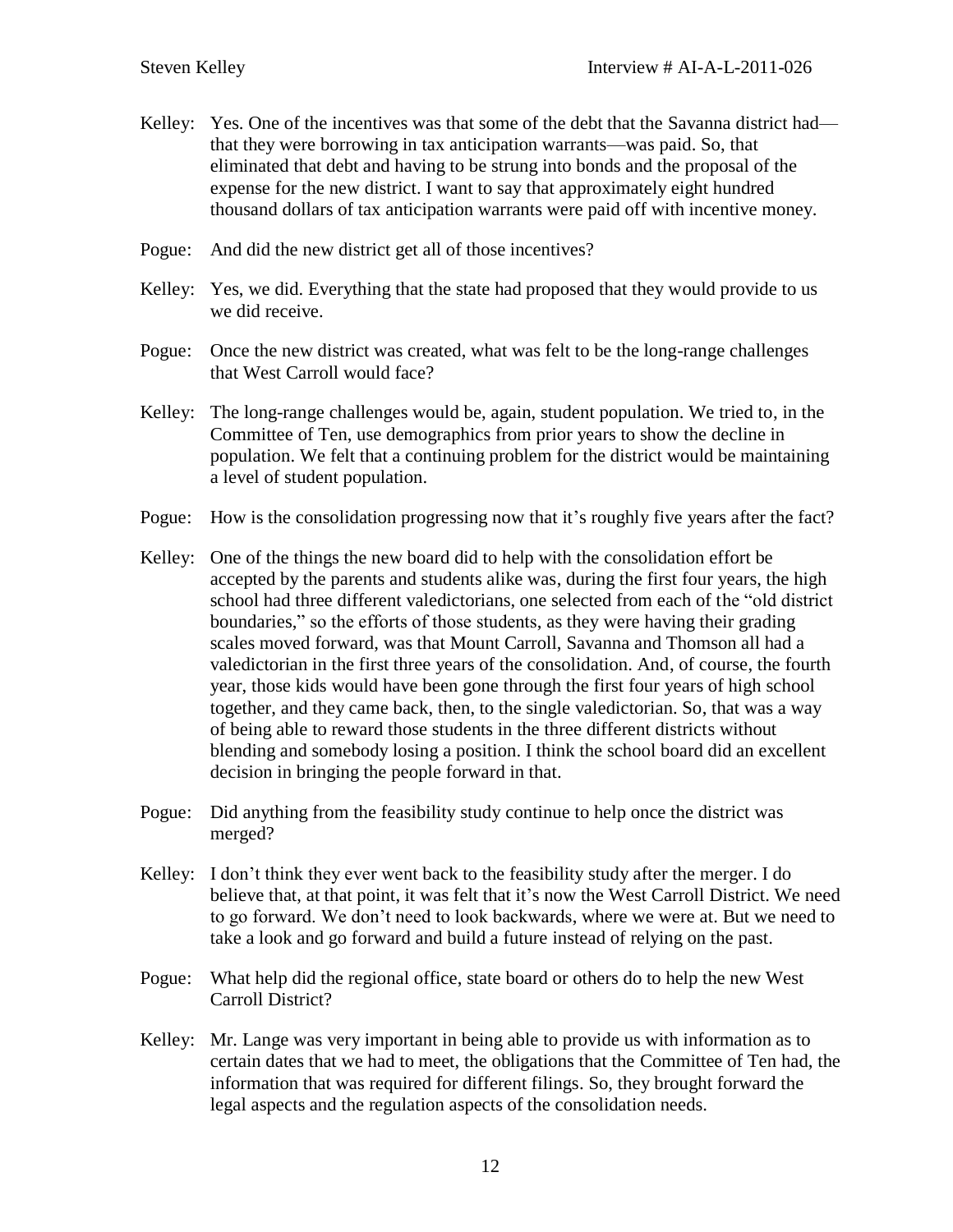### Pogue: How did the students and the community accept the consolidation?

Kelley: The majority of the students accepted the consolidation real well. Like I said, the sports activity did help quite a bit. I can tell you that, from Mount Carroll and Thomson cooperating in football, the kids got along very well. They were able to… Thomson's never had football, so the kids had an opportunity to do something that wasn't available to them. And they built great relations. You could tell that during the basketball games, because each of the three districts had their own basketball team. So, when Savanna, Thomson or Mount Carroll and Thomson played, you could see the friendship on the court. You know, the kids would joke around with each, and that came out of participating out on the football program. So, the kids accepted themselves real well.

There was always that small group that didn't want to be here, didn't want to associate, but the majority of the kids fell into the group real quick, so we really didn't have a student population problem accepting each other.

- Pogue: How did the fine arts do with the merger?
- Kelley: The fine arts program was much expanded. Because there were more kids that could be put in these programs, there was more time for the teacher. Instead of the teachers being more part-time involved in it, they had to expand their classroom activity because there were more kids being able to take those types of programs, and the fine arts expanded tremendously.

The band has had state recognition throughout the course of the start-up of the West Carroll consolidation. They have placed in high rankings in all the competitions. They have played several years in a row at the state basketball tournament as the number one selection for the state to have the band come down and play. It is one of the things that has made West Carroll a very consolidated district, with the band program. It is one of the efforts that… I know the board has tried to not eliminate fine arts because of the band's success in bringing the district together.

- Pogue: How did the adjustment to attendance centers go?
- Kelley: We saw no problems with the adjustment in the attendance centers towards the students themselves. The biggest problem we had was trying to make sure that we had the right transportation routes and not having some of the younger students on the buses too long. We had a few problems with the parents that didn't want their children to be on the bus that long and would deliver their kids to the specific schools.

I think the transportation becomes an overall continuing effort, only because there's a change in the students. Some graduate; the younger kids come along; the routes change. So, transportation is a continuing problem.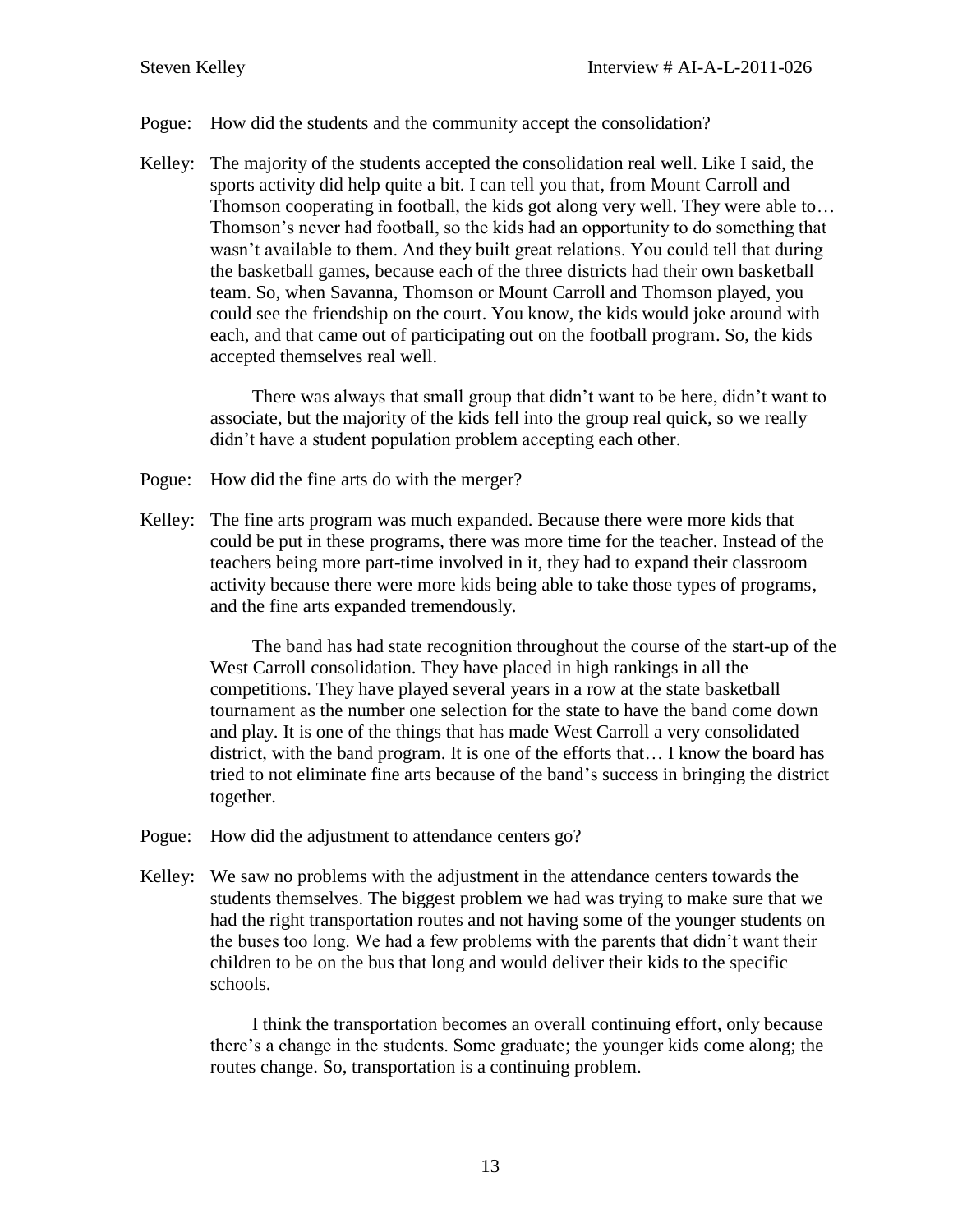- Pogue: Did you get any assistance from members of the General Assembly, your local senators or state reps?
- Kelley: No, and I don't think we really asked for any. Mr. Lange, with the regional superintendent's office, was pretty good in giving us the information. We ran into really no snags. We didn't need any congressional help to move forward with finances. So, we really didn't pose any questions to them.
- Pogue: You mentioned that some of your neighbors had already reorganized. Were any of them used as a model?
- Kelley: No, they were not. Their consolidations were of a different nature. Their proximities were a little closer. There was a one-on-one consolidation with them, so they were more straight-lined than us, being on a triangle. So, no, we didn't use any of their past information.
- Pogue: What has been the current status of mergers, either in Carroll County or the surrounding counties, since 2005?
- Kelley: There has been no other consolidations. There has been consistent talks between the superintendents for continued consolidation for Carroll County. All of the districts are feeling the pinch of lower student population, which is causing the financial problem. So, I think, with the West Carroll consolidation and how well we promoted it, has kept the superintendents involved with each other to keep the communication lines open.
- Pogue: The 1985 School Reform Act required all counties to hold hearings on how districts could reorganize as unit districts, with roughly fifteen hundred student population and a high school of five hundred. That was back in '85, and it appears that Carroll County didn't have much activity until Eastland then merged?
- Kelley: Yes. I believe Eastland was the first merger. Shannon had a smaller population, and they had cut, probably, as many programs as they could cut. Eastland had the advantage of an upscale subdivision that was creating good finances for them through the real estate assessments. And Eastland, at that time: Lanark and Shannon got together the boards and discussed it. They decided it was the best thing to do, was to merge the Shannon High School into the Lanark High School, and then create a consolidated district. It was a very heated battle, and, even to today, there is a lot of animosity that that district consolidated. But financially, it was probably, in the long-run, the best thing that could happen for the Shannon students.
- Pogue: Did building issues hinder reorganization talks in West Carroll? You indicated that you had some pretty clear buildings that were going to no longer be viable, other than the location of the high school.
- Kelley: I don't think there was a hindrance. I think people wanted some input as to the placement of the student population. Of course, Mount Carroll built the new building as a high school. They wanted to maintain that designation as the high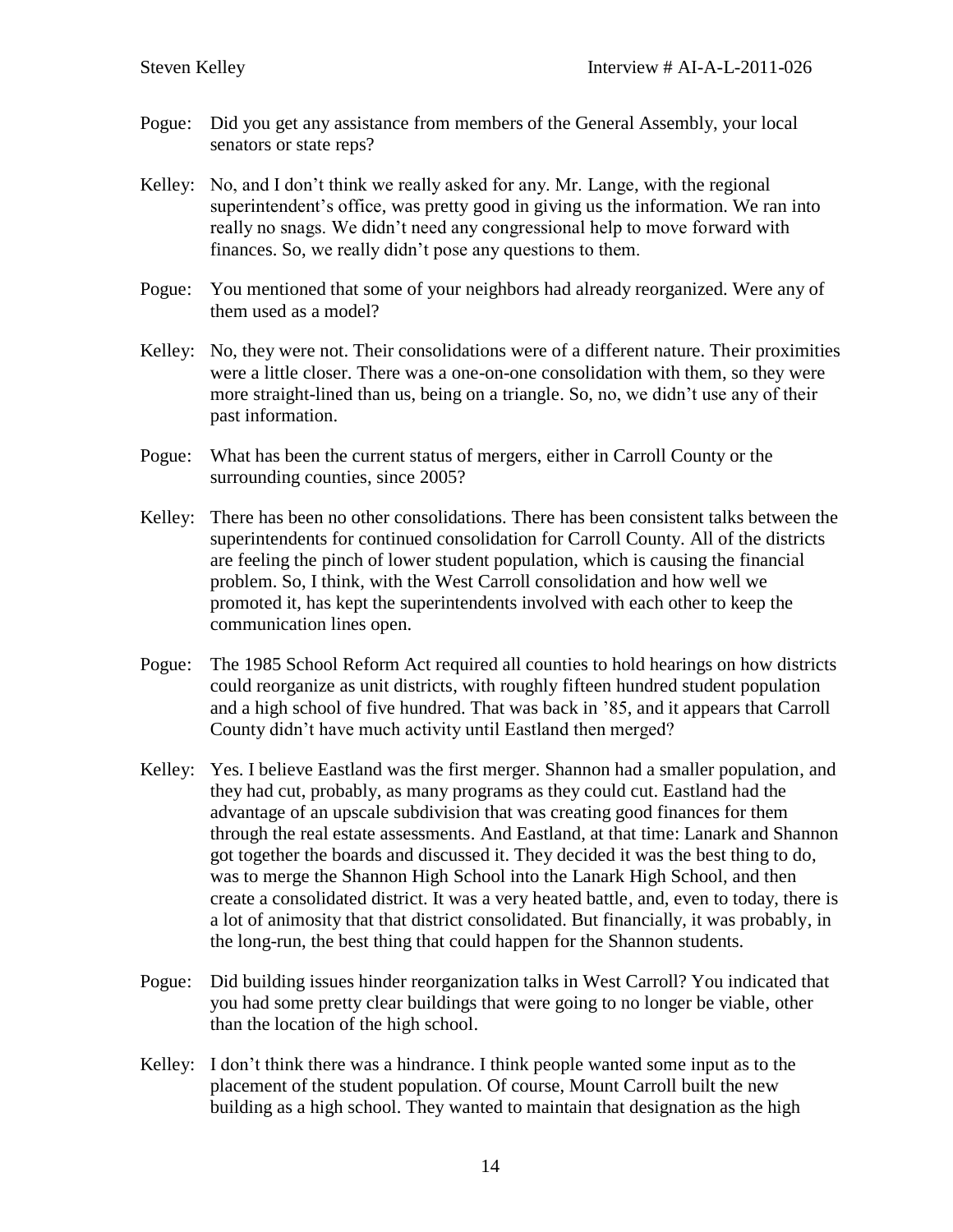school. All consideration was given as to the utilization of the buildings themselves by number of classrooms and sizes of classrooms. The Committee of Ten and the subcommittee on buildings didn't make any suggestions that, since Savanna had a high school, it was going to get the high school. But, the building itself was more conducive to having the high school placed in Savanna. Mount Carroll made a proposal that they would add on to the building, but, again, finances—It was just not the thing that the Committee of Ten, wanted to pass on to the new school district, would have more debt. So, we wanted to utilize the buildings the way they sat.

- Pogue: And does the new West Carroll district qualify for any future state construction grants?
- Kelley: At this particular time, I would say, yes; they probably do. Financially and needwise, they don't need to. They have been talking about closing the Thomson building. Population has dropped that dramatically. They would move fourth and fifth graders into—and I guess they're going to do this next year—they're going to move the fourth and fifth graders in with the elementary in the Chestnut Park building. So, you'll have kindergarten through fifth grade. They would move preschool and from the Excel Program, from the Chestnut Park building, down into Thomson. So, there'd still be some utilization of the building, but not to the level it's utilized right now.
- Pogue: Currently, Governor Quinn has talked about reducing school districts from around eight hundred and seventy to three hundred some. A number of bills were submitted. Some called for a countywide school board. Some talked about that the ISBE (Illinois State Board of Education) would determine what schools should exist, and those would not even be voted on, necessarily, by the General Assembly. One did pass that called for a commission, House Bill 1215, to look at all of the issues regarding reorganization and give a report to the governor. That was going to be chaired by the Lieutenant Governor, with, roughly, twenty participants involved. What has been the feeling of people in West Carroll, once that came out from the governor?
- Kelley: The majority of the people that I've spoken with, or have spoken to me, the main concern is it's not the need of consolidation, but the need that the State of Illinois lives up to its obligation, its need of funding the present educational system. We keep having money taken away from the school districts, payments delayed. The twenty-fourth payment on the annual basis is not received and put into the next coming school year. But, then again, they only receive twenty-four payments in the next school year, so that payment's never made up.

They've changed transportation. It used to be that we got eighty percent of our transportation costs. Then we got eighty percent of eighty percent. And now, they've change it to fifty percent of eighty percent. So, if they keep taking money away from school districts, it doesn't make any difference if they consolidate them.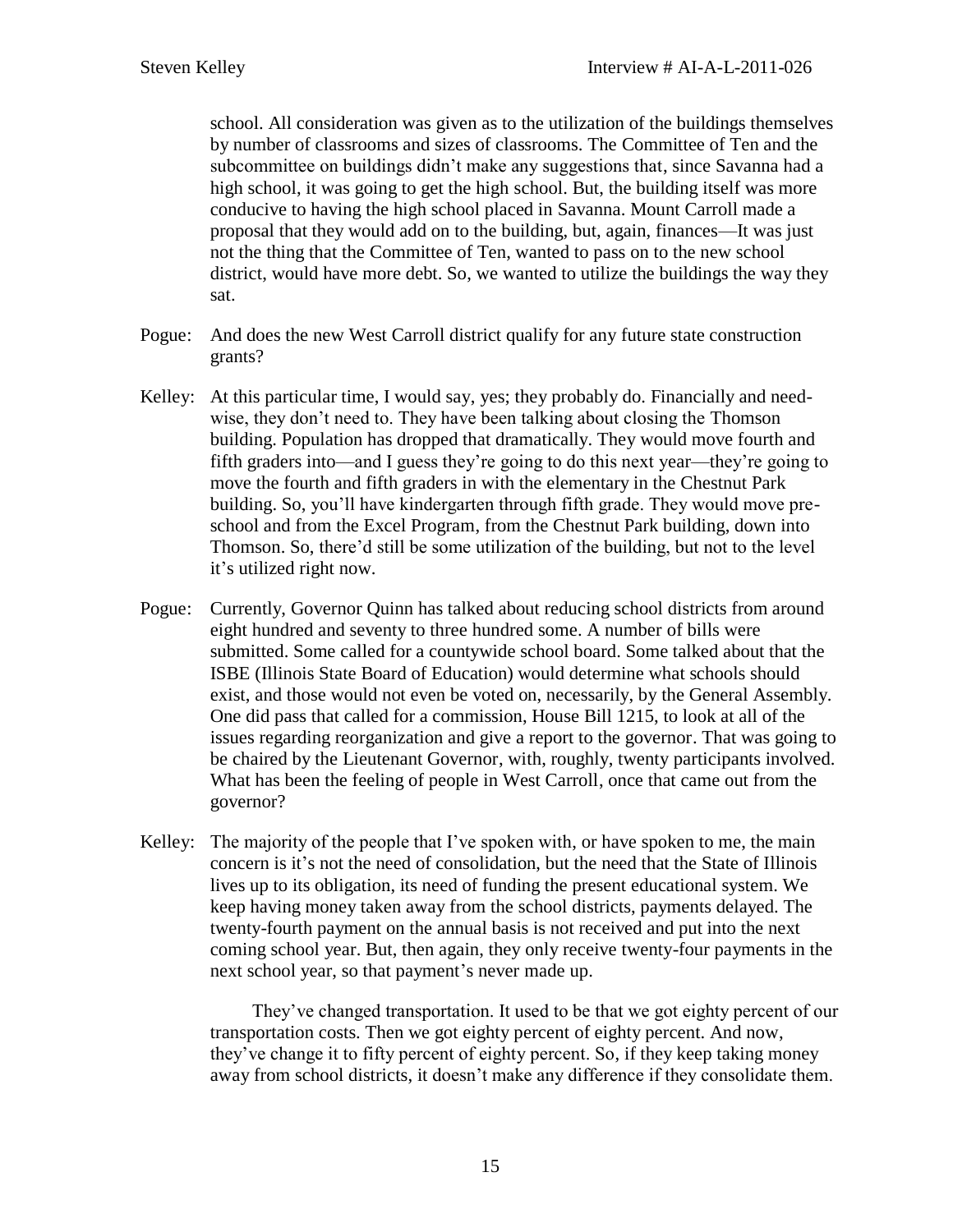You know, the money's just not there to go around. Maybe consolidating some of the metropolitan areas would be fine, but, when you get into the rural areas, such as Carroll County, I mean, you've got the whole county, that—even if you made two school districts out of it—the transportation would just be tremendous. The kids are going to be on the bus too long. And you're really not going to save anything because you save a superintendent's salary; you're still going to have the same number of students, based in different buildings.

So, consolidation isn't the ending point that needs to be looked at; it's the total funding picture that the majority of the residents in the West Carroll District are complaining about.

- Pogue: What was the view taken by your local legislators regarding all of this activity?
- Kelley: The local legislators keep saying that funding is the major portion that they want to take a look at, but they never do. I just don't know why funding for education keeps getting reduced or put on the back burner. Expenses increase. I know fuel costs and transportation have gone up like a personal person's budget would for gasoline now.

We're seeing reductions in valuations of property, so real estate tax assessments are going to go down. It's just a funding effort that needs to be addressed, and somebody's got to stand up.

Back in 1970, or what was it, '74, the lottery winnings were supposed to go to the school districts. Well, they did, but they took the general ledger line out of the budget, so we didn't get any more money; we got less. So, they've got to sit down and take a look at the moneys that have got to go to education to fund it.

- Pogue: What happened to the administrators that were in the three districts after the consolidation?
- Kelley: The new school district brought forward all three administrators into either a superintendency position, assistant superintendent position, and principals of the different buildings. So, we did not reduce the staff amount. There might have been some adjustments in some salaries, but it was really the need of those professionals to operate the new district in each of the buildings that we retained.
- Pogue: So, to kind of sum up the financial side of the merger, transportation costs increased, because you're now busing quite a few more children from place-toplace. Salaries were adjusted, from the lowest paid, probably, to the highest, so, salaries went up. You did have savings from closing some buildings. Is there anything else on the financial side?
- Kelley: One of the mistakes, I would say, that the new school board of West Carroll made was allowing their attorney to negotiate the new union contract and write the new union contract. I don't know how much input they had from the actual board. I don't know whether or not they took a look at the Committee of Ten's budget, but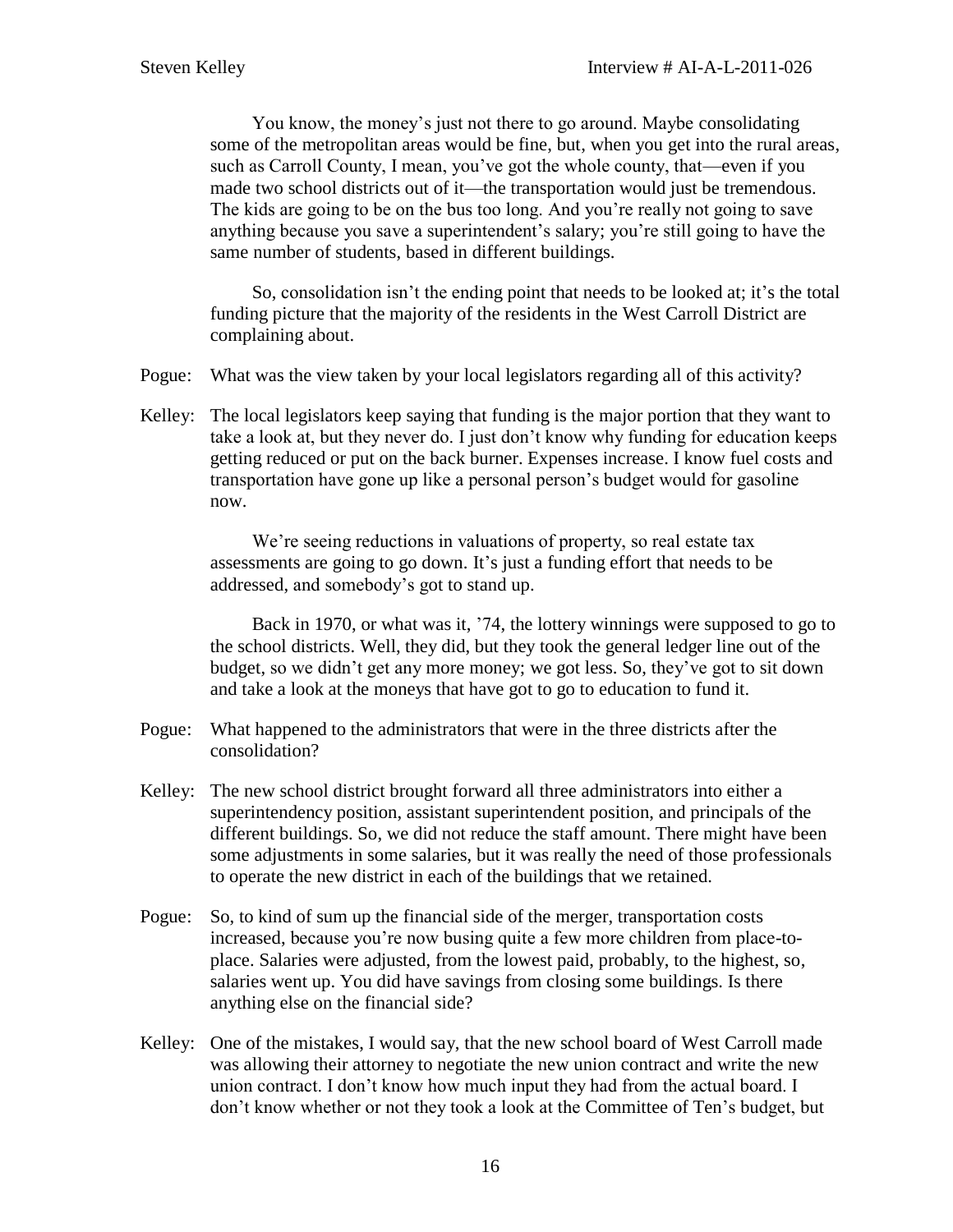the contract schedule that was built has been very detrimental to the new school district.

After the new school board was elected, several of the members resigned shortly after that. The gentleman that was in my district, and was president of the school board, resigned after three months. It was just too much, with his job and everything else. I replaced him and was involved with negotiations on the contract. It was a contract that just didn't allow the school district to have much flexibility. We were pretty much stuck with the language in the contract and weren't able to really negotiate with the union. I'd say that was the biggest problem they had.

So, anybody new going into consolidation, needs to really have some time to negotiate that contract, and make sure they're not only looking at today, as their expenses and their contract liabilities, but down the road, in the future, that it doesn't expand the expenses greatly for them. That's what happened with the West Carroll contract.

Pogue: How is the new West Carroll board selected? Is it by geography?

- Kelley: Yes. By state regulation, the geography of the entire district is broken down into seven, equally-populated districts. So, each of the districts that would elect one person onto the school board, would have the same amount of people. So, there wouldn't be one district would have an advantage over a district by being larger or smaller. That has to be reconfigured, I believe, every ten years, so that, as the population shifts or changes, then the districts would change.
- Pogue: Were there any others that helped the Committee of Ten, or were there just ten individuals that worked during that ninety day period?
- Kelley: Each of the Committee of Ten members sub-chaired or chaired a subcommittee. Within that subcommittee, we had members of the community, businessmen, farmers, parents that volunteered to assist with that project.

Transportation. We probably had twenty members of the community involved in the transportation subcommittee, looking at leasing, purchasing, the routes. So, since we had a short period of time, the extra people out of the community to help the Committee of Ten members were greatly appreciated and greatly needed, so that we had extra bodies to perform the workload.

On the budget, we had all three superintendents involved in the budgetary process, bringing their old numbers together to put them into new numbers. We had another ten people from the community, mostly businessmen, that had knowledge of numbers, coming forth and working with the budgets and coming down into the tax rates with that budget.

So, yes, the community members were quite extensively involved in each of the subcommittees that helped the Committee of Ten members.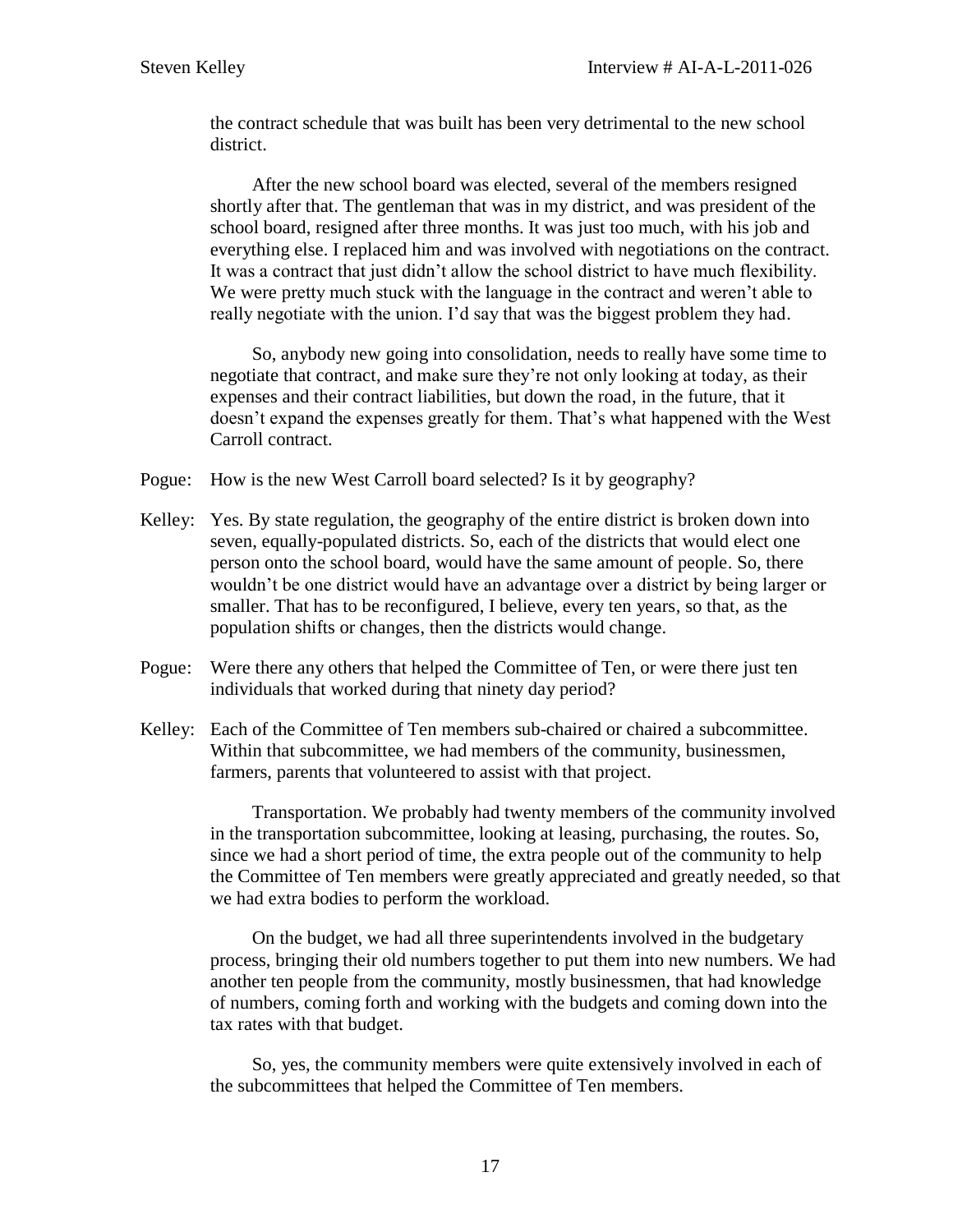- Pogue: Going back, you mentioned then that you served as a Thomson School Board member,1980...
- Kelley: 1989.
- Pogue: To 1990?
- Kelley: '06 or something like that, yeah.
- Pogue: And then you joined the Committee of Ten in 2004?
- Kelley: Prior to that, I was a member of the regional superintendent's board. So, I sat on that board for approximately five years and resigned my position with that to become a member of the Committee of Ten, so there was no conflict of interest that I would have, being on the regional superintendent's school board.
- Pogue: And you then joined the West Carroll board as an appointee in...
- Kelley: In June of 2005.
- Pogue: And, are you currently still on the board?
- Kelley: No, I'm not. My reelection I was defeated by a local person. So, for the last two years I've not been on the school board.
- Pogue: Was there much interest in candidates for the school board, once the new district was formed?
- Kelley: No, there was not. This last election, the number seven district, which contains Thomson itself, the district I'm in, we had two people. The last election that just transpired in April, the Mount Carroll number two district, number three district, did not have anybody that took out a petition. Both those districts were won by write-in candidates that came in at the last minute.

So, the disappointing part about the school district is it has not had an interest of people wanting to be part of the educational process. I don't know if that's because the job is really tough and takes a lot of time, or if it's a lack of interest, or it's just, some of the people don't want to get involved in something that could create some concerns.

Pogue: Well, as we wind down our interview, were there any problems that you heard about, as the new board dealt with issues? It sounds like the district name, school colors, school nickname, song, all of that was handled by the students. You had determined the building assignments and use of buildings and what would be closed. You talked about perhaps, the issue with the bargaining contract. Were there any issues with old class pictures, trophies and uniforms?